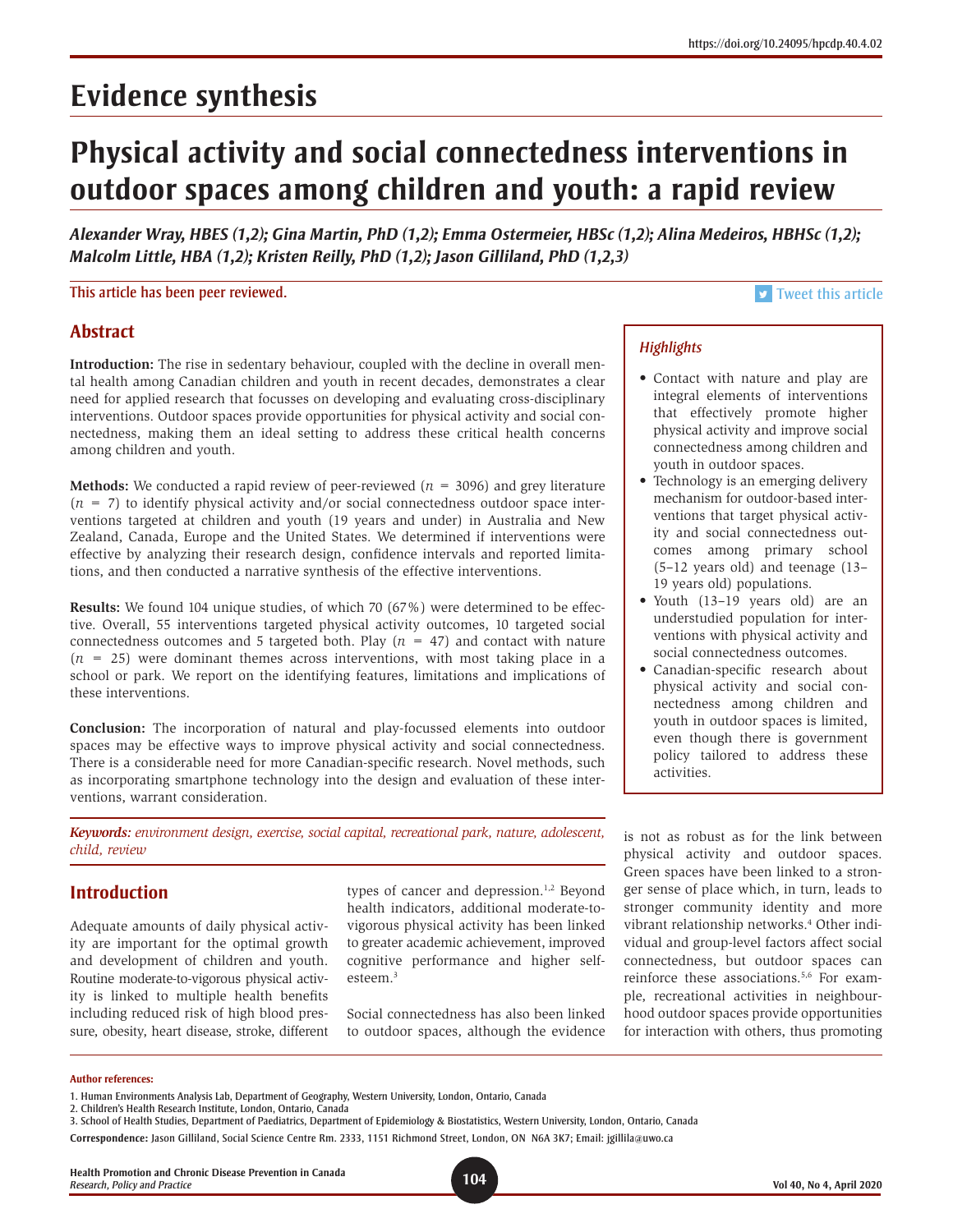the formation of social connections across populations.5,7

The notable decline in physical activity levels and rise in a sense of social isolation experienced by Canadian children and youth in recent decades demonstrates a clear need for applied research that focusses on developing and evaluating interventions to address physical activity and social interaction.<sup>8,9</sup> Outdoor spaces, which we define as including all natural, water, sporting, playground and hardscaped public open spaces, typically provide opportunities to connect with nature, pursue recreational activities and facilitate social connection.<sup>10</sup> Such spaces provide ideal settings, in our view, to deliver interventions that address physical inactivity and lack of social interaction.<sup>11</sup>

Interaction with outdoor spaces, specifically natural and naturalized urban spaces, has been associated with positive outcomes across physical, mental, social, emotional and cognitive measures of health and well-being.<sup>7,12,13</sup> Areas with naturally derived obstacles—dynamic playscapes—can particularly encourage children and youth to engage in active, thrilling and risky play. These opportunities for play can independently test their abilities and limits, thereby fostering the development of social resilience.<sup>14,15</sup>

Outdoor spaces play an important role in encouraging physical activity and promoting social contact between children and youth.5,16 Specifically, research has found a positive relationship between naturalized spaces and leisure-time activities, such as active play, walking and cycling.<sup>5</sup> Trails in outdoor spaces may be suitable for active transportation, which is an effective way for children and youth to achieve recommended levels of daily physical activity.17 Further, the natural aesthetic of these environments significantly increases the desirability of walking and cycling.18

While substantial cross-sectional evidence exists on the effects of outdoor settings on various dimensions of mental health, there has been little research on how such spaces can be designed to increase social connection.12 Childhood wellness has been directly tied to social connection.<sup>19</sup> Specifically, increased interactions between children and youth appear to improve social skills, which increases social connection to others.20 The creation of positive relationships at a young age may protect against poor health outcomes later in life.20,21 On the contrary, poor social relationships at younger ages have been associated with substance abuse, depression, anxiety, poor relationships and decreased academic performance in late youth.22 Social connection and physical activity are routinely shaped by outdoor space, making it an ideal setting for population health interventions.

The links between the characteristics of outdoor spaces and physical activity or social connectedness show how built environment factors influence health behaviours in children and youth. However, to understand how physical activity and social connectedness, in particular, may be improved through outdoor spaces, we need to examine interventions that target both these spaces and populations. Much of the evidence base that focusses on the role of outdoor spaces in shaping physical activity and social connectedness is cross-sectional, with little testing of interventions that alter health behaviours through environmental or social modifications.4-6,8,9,19 Accordingly, this review identifies and synthesizes peer-reviewed and grey literature that addresses outdoor space interventions targeted at physical activity and/or social connectedness among children and youth.

## *Rationale*

The Chief Public Health Officer of Canada's *Report on the State of Public Health in Canada 2017: Designing Healthy Living* explored the influences of community design and infrastructure on physical and mental health.23 Outdoor spaces, such as parks, public plazas, forests and trails, were identified as important settings for promoting change that positively affects the health of the Canadian population. Federal, provincial and territorial governments have also recognized the importance of these spaces and places in shaping physical activity through the *2018 Common Vision for Increasing Physical Activity and Reducing Sedentary Living in Canada: Let's get moving.*11 This document recognizes that children and youth are the most efficient population to receive targeted interventions given the ability to build the foundations for lifelong healthy habits. In addition, interventions targeted at children and youth could promote healthier and more socially engaging environments that are beneficial to everyone. Although all populations are equally deserving of intervention-based research and policy initiatives, research focussing on adult populations was beyond the scope of this review.

To investigate the Public Health Agency of Canada's policy priority of increasing physical activity and improving social connectedness among children and youth, we undertook a rapid review of outdoor space interventions. Our aim was to identify interventions that have the greatest positive effects on childhood physical activity and social connectedness. This review critically synthesizes interventions in outdoor spaces that have outcome measures for physical activity or social connectedness among children and youth (aged 19 years and less) from Australia, Canada, Europe (including Turkey), New Zealand and the United States of America (USA). This is a research-focussed summary of the findings from a review, undertaken at the request of the Public Health Agency of Canada's Centre for Chronic Disease Prevention and Health Equity in early 2019.

# **Methods**

We undertook a rapid review of peerreviewed and grey literature using a twostage open-ended process. A rapid review is a systematic assessment of established knowledge about a topic that captures the volume and overall direction of the literature. We elected to use a rapid review approach because of the need for an expedited timeline to inform further research and policy in this area. The comprehensiveness of the search, thoroughness of the quality assessment and details of the synthesis are limited by this methodology.<sup>24</sup>

## *Search strategy*

This rapid review used a two-stage process. In the first stage, we undertook a keyword search in PAIS Index, PubMed, Scopus and Web of Science for systematic literature reviews and meta-analyses published between 2000 and 2018 (Table 1). These studies explored outdoor settings from the perspective of physical activity or social connectedness.

This stage of the search returned 3103 reviews, of which 298 were determined to be potentially relevant to our investigation.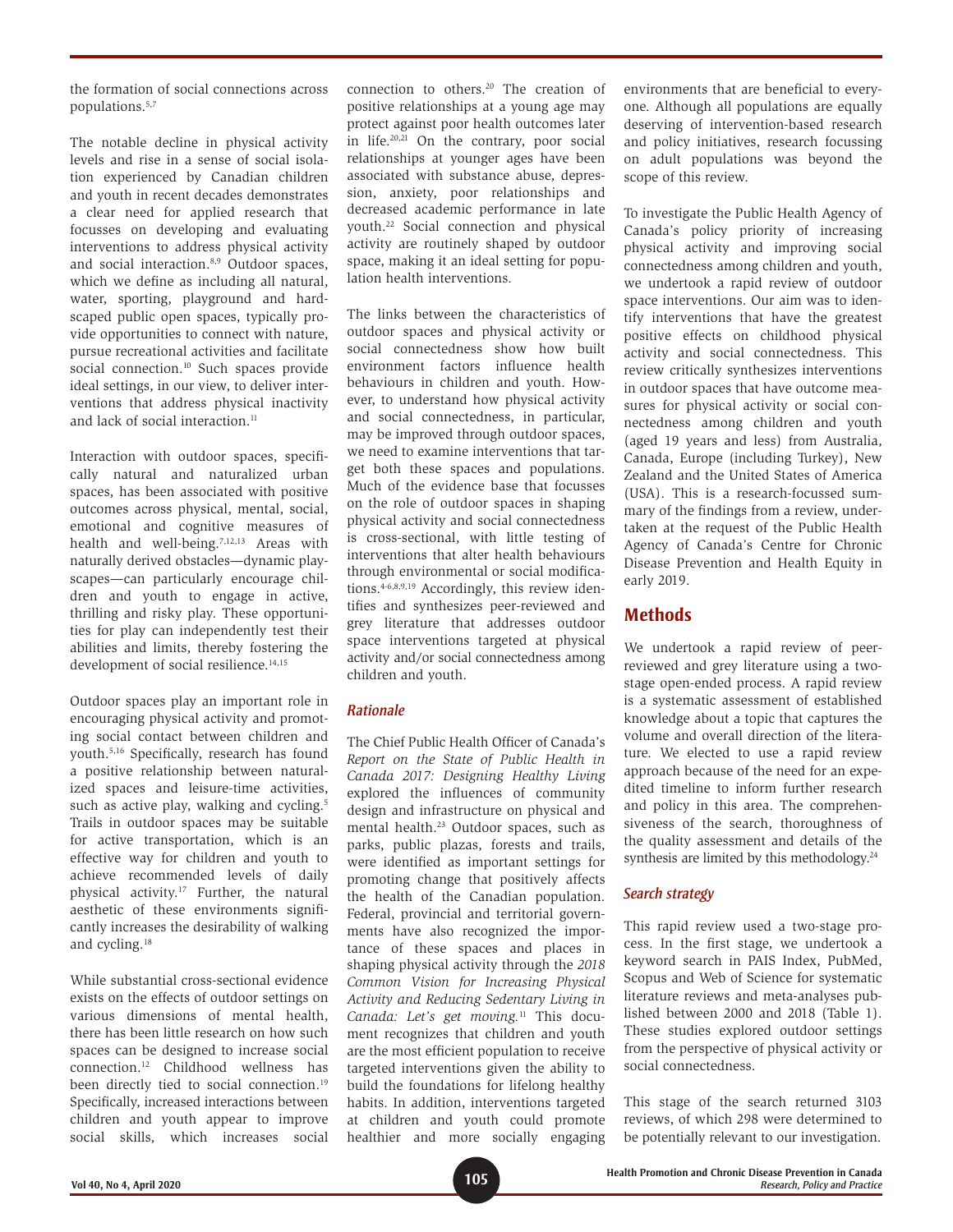#### **TABLE 1 Search strings used to identify systematic literature reviews**

| <b>Database</b>   | <b>Search string</b>                                                                                                                                                                                                                                                                                                                                                                                                                                                                                                                                                                                                                                                                                                                            |
|-------------------|-------------------------------------------------------------------------------------------------------------------------------------------------------------------------------------------------------------------------------------------------------------------------------------------------------------------------------------------------------------------------------------------------------------------------------------------------------------------------------------------------------------------------------------------------------------------------------------------------------------------------------------------------------------------------------------------------------------------------------------------------|
| <b>PAIS Index</b> | (NOFT) ("built environment" OR "social environment" OR "natural environment" OR "outdoor space" OR greenspace OR "green space" OR<br>brownfield OR "public space" OR "open space" OR "recreational space" OR playground OR school) AND ("physical activity" OR exercise OR<br>"outdoor play" OR "outdoor activity" OR "physical health" OR "social cohesion" OR "social interaction" OR "social capital" OR (social AND)<br>connect <sup>*</sup> )) OR "mental health" OR wellbeing OR well-being OR wellness)) AND NOFT(infant OR toddler OR child OR children OR childhood<br>OR adolescent OR teen OR teenager OR youth) AND NOFT(review AND (rapid OR scoping OR systematic OR "of reviews" OR literature))                                 |
| PubMed            | (((Environment Design[MeSH Terms]) AND (("Adolescent"[Mesh]) OR "Child"[Mesh]))) AND "Review" [Publication Type]                                                                                                                                                                                                                                                                                                                                                                                                                                                                                                                                                                                                                                |
| Scopus            | (TITLE-ABS-KEY (("built environment" OR "social environment" OR "natural environment" OR "outdoor space" OR greenspace OR "green<br>space" OR brownfield OR "public space" OR "open space" OR "recreational space" OR playground OR school) AND ("physical activity" OR<br>exercise OR "outdoor play" OR "outdoor activity" OR "physical health" OR "social cohesion" OR "social interaction" OR "social capital" OR (<br>social AND (connect <sup>*</sup> )) OR "mental health" OR wellbeing OR well-being OR wellness) AND TITLE-ABS-KEY (infant OR toddler OR child OR<br>children OR childhood OR adolescent OR teen OR teenager OR youth) AND TITLE-ABS-KEY (review AND (rapid OR scoping OR systematic OR<br>"of reviews" OR literature)) |
| Web of<br>Science | (TS=(children OR adolescents OR youth) AND TS=("physical activity" OR "mental health" OR wellbeing OR well-being OR "social capital" OR<br>"social cohesion" OR "social connection" OR "social connectedness") AND (TS=(greenspace OR "green space" OR "outdoor space" OR park<br>OR "public space" OR brownfield OR "open space") )                                                                                                                                                                                                                                                                                                                                                                                                            |

In the second stage of the search process, five independent reviewers manually searched the results sections of these 298 systematic reviews and meta-analyses for studies on interventions in outdoor spaces with populations aged 19 years or less, from Australia, Canada, Europe, New Zealand or the USA, that had at least one outcome measure for physical activity or social connectedness. As stated earlier, we defined outdoor spaces as including all natural, water, sporting, playground and hardscaped public open spaces.

This stage of the search yielded 104 unique intervention studies. We report on 70 (67%) that we determined to be of sufficient quality and impact for inclusion in the review (Figure 1).

#### *Selection criteria*

The selection criteria—age, setting (outdoor spaces), location and outcome measure (physical activity and social connectedness)—were developed with public health practitioners based on their research and policy needs.

We adopted the World Health Organization's *Global Strategy on Diet, Physical Activity and Health* definition of physical activity as bodily movement that occurs as part of structured exercise, play, work, mobility or recreation.2 We considered social connectedness as encapsulating the presence, quantity and quality of social interaction between people.<sup>19</sup> These definitions were used to make scoping decisions and synthesize the evidence base.

## *Scoping, screening and quality assessment*

We developed a quality assessment tool to determine the internal reliability and external validity of each intervention study. Scoping, screening and quality assessment decisions were completed by at least two reviewers, working independently. Disagreements were resolved through consensus after discussion with a third team member.

We assessed the research design and reporting of each study to determine the validity of its findings. This approach was inspired by other standardized quality assessment protocols. However, given the design of our review methodology, the lack of quality assessment tools in this subject area and the broad variation in methodological design and outcome measures of each intervention study, our approach is not a traditional marker of study quality.25 Rather, our bespoke quality assessment uses an approach rooted in the core principles of quality appraisal to retrieve studies demonstrating interventions that effectively increase physical activity and/or social connectedness in children and youth.25

We assessed the quality of studies based on four types of validity. Internal validity was assessed by examining the reporting of limitations in the study. Construct validity was assessed by comparing the composition of the sample to the expected population and by appraising the reporting of the intervention's implementation. External validity was assessed by appraising the suitability of a study's methodological approach compared to its conclusions. Statistical conclusion validity was assessed by accounting for the study's sample size and reported effect sizes.

We excluded any study that at least two reviewers independently assessed as having one or more major flaws in internal, construct, external or statistical conclusion validity. As such, our review is a distillation of intervention-type studies that could be used to inform the development of future interventions, and in particular, the evaluations of these interventions to build a more robust evidence base.

## *Data extraction and synthesis*

At least two reviewers, working independently, extracted bibliographic details and information about the population, intervention, context, outcome, timing and setting for each study determined to be relevant and of sufficient quality according to its research design, confidence intervals and reported strengths and limitations. Disagreements were resolved through discussion until consensus was reached. Results were synthesized based on their common thematic elements as determined by public health practitioner interest.

## **Results**

The quality assessment rendered 70 unique intervention studies for this critical narrative synthesis. The bulk of the interventions focussed on physical activity outcomes  $(n = 55)$ ; a few explored social connectedness  $(n = 10)$  or both outcomes together  $(n = 5)$ . Play  $(n = 47)$  and contact with nature  $(n = 25)$  were dominant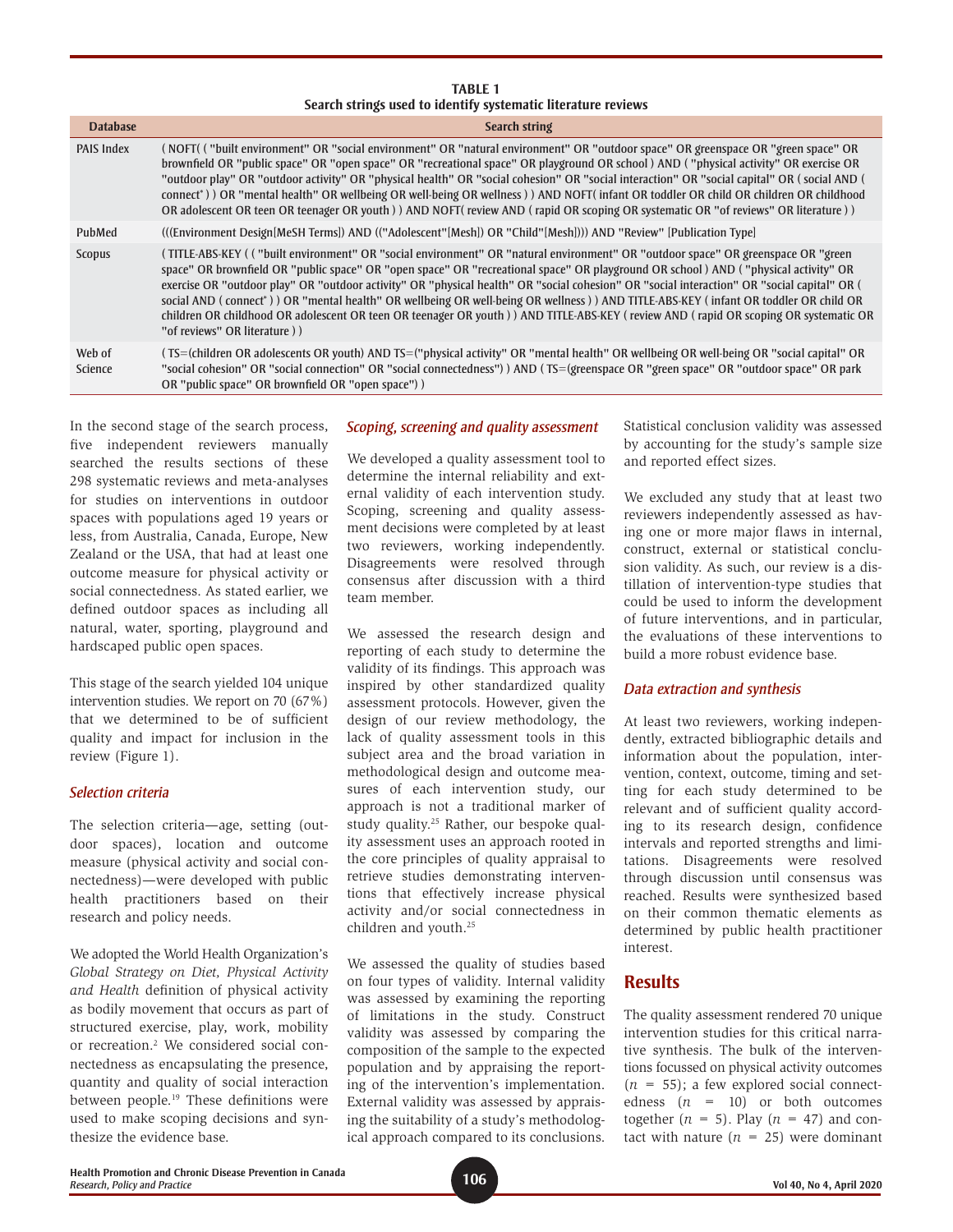

themes across interventions, with most taking place in a school  $(n = 48)$  or public park  $(n = 11)$ . The majority  $(n = 64)$ of studies worked with preschool or elementary school-aged children (<13 years), with a few  $(n = 20)$  interventions engaging with secondary school-age populations (13–19 years). Effect sizes (Cohen's *d*) in Tables 2, 3 and 4 are reported at the 95% confidence level using information (i.e. means, standard deviations, sample size) described in the associated manuscript.

#### *Physical activity*

We found 55 interventions that had a physical activity outcome, including 8 in Australia and New Zealand, 3 in Canada, 15 in Europe (including Turkey) and 29 in USA (Table 2). The most popular form of intervention involved modifying the built environment or providing additional equipment and supports for moderate-to-vigorous

physical activity.26-43 Other interventions deployed programming44-53 or curriculum changes involving outdoor space<sup>54-63</sup> to promote physical activity. The concept of fostering spontaneous play in school and community-based settings was often an underlying component of these interventions.

Technology was sometimes used as a delivery mechanism for the intervention. In addition, some interventions leveraged active travel as a way to increase physical activity through walking school buses or improved cycling supports.64-75 An emerging area for population-level intervention research is the use of smartphone and remote sensing technology to deliver interventions to children and youth.76-80 In short, physical activity interventions often combine environmental supports and programming with a play-based approach to reduce knowledge and contextual barriers to participation.

#### *Social connectedness*

We found 10 interventions with outcomes related to social connectedness, from across Australia and New Zealand (*n* = 1), Europe  $(n = 4)$  and the USA  $(n = 5)$ (Table 3). Many interventions identified increasing exposure to nature as a pathway to increasing social connectedness.81-85 In addition, some interventions modified features of the built and social environment to increase opportunities for social interaction.<sup>86-90</sup> These opportunities were rooted in promoting spontaneous and organized play; sometimes they leveraged technology to connect participants. Effective interventions that increase social connectedness appear to rely on creating supportive environments with high exposure to natural elements.

#### *Joint outcomes*

We identified five interventions in Europe  $(n = 4)$  and the USA  $(n = 1)$  that had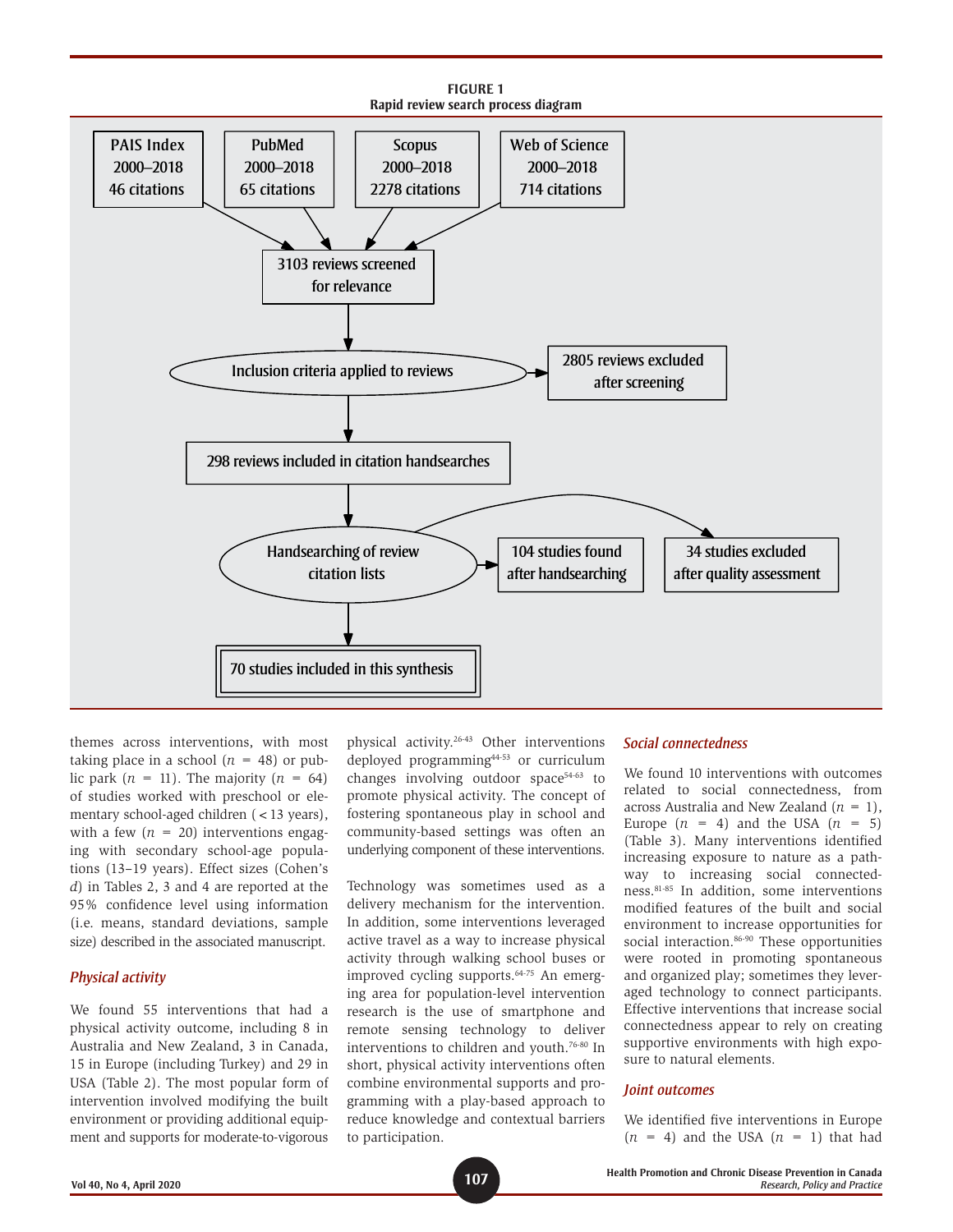| <b>TABLE 2</b>                                           |  |
|----------------------------------------------------------|--|
| Summary of interventions with physical activity outcomes |  |

| Ref.               | <b>Effect (95% CI)</b>   | Sample size<br>(n) | <b>Intervention</b>                      | <b>Design</b> | Age<br>group           | <b>Setting</b>                  |
|--------------------|--------------------------|--------------------|------------------------------------------|---------------|------------------------|---------------------------------|
| (47)<br><b>USA</b> | 3.28 (2.32, 4.24)        | 54                 | <b>Education and</b><br>support groups   | <b>CCT</b>    | Primary                | Parks                           |
| (58)<br><b>USA</b> | 0.66(0.52, 0.80)         | 1849               | <b>Education and</b><br>support groups   | <b>RCT</b>    | Primary<br>Teen        | Education                       |
| (60)<br>EU         | 1.10(1.01, 1.19)         | 19                 | Naturalized outdoor<br>spaces            | <b>ITS</b>    | Primary                | Education                       |
| (61)<br><b>USA</b> | 0.87(0.65, 1.11)         | 211                | Naturalized outdoor<br>spaces            | <b>CCT</b>    | Primary                | <b>Education</b>                |
| (78)<br><b>USA</b> | 0.75(0.34, 1.16)         | 152                | Active and safe routes<br>to school      | <b>RCT</b>    | Primary                | Community                       |
| (49)<br><b>USA</b> | 2.04(1.71, 2.37)         | 147                | Naturalized outdoor<br>spaces            | <b>CCT</b>    | Primary                | Parks                           |
| (63)<br>AN         | 2.00(1.99, 2.01)         | 2965               | <b>Education and</b><br>support groups   | <b>RCT</b>    | Primary                | Education                       |
| (57)<br>EU         | $0.02 (-0.66, 0.70)$     | 2287               | Recess programs and<br>supervision       | <b>RCT</b>    | Primary                | Education                       |
| (79)<br>EU         | 0.46(0.36, 0.56)         | 2840               | Recess programs and<br>supervision       | <b>RCT</b>    | Primary<br>Teen        | <b>Education</b>                |
| (33)<br>AN         | 1.55(1.47, 1.63)         | 102                | Naturalized outdoor<br>spaces            | <b>ITS</b>    | Primary                | Education                       |
| (59)<br>EU         | $0.88(-11.9, 13.7)$      | 19                 | Naturalized outdoor<br>spaces            | <b>ITS</b>    | Primary                | Education                       |
| (77)<br>EU         | 1.29(1.07, 1.51)         | 1793               | <b>Education and</b><br>support groups   | <b>ITS</b>    | Primary<br><b>Teen</b> | Education                       |
| (54)<br>AN         | $3.99(-52.3, 60.3)$      | 97                 | <b>Education and</b><br>support groups   | <b>ITS</b>    | Primary                | <b>Education</b>                |
| (68)<br>EU         | 0.99(0.89, 1.10)         | 3336               | Active and safe routes<br>to school      | <b>CCT</b>    | Primary                | Community                       |
| (71)<br><b>USA</b> | 3.33(3.21, 3.45)         | 653                | Active and safe routes<br>to school      | <b>ITS</b>    | Primary                | <b>Education</b>                |
| (69)<br><b>USA</b> | 2.97(2.33, 3.61)         | 324                | Active and safe routes<br>to school      | <b>CCT</b>    | Primary                | Education                       |
| (72)<br><b>USA</b> | $0.30 (-1.18, 1.78)$     | 149                | Active and safe routes<br>to school      | <b>ITS</b>    | Primary                | Education                       |
| (45)<br>AN         | $-0.26(-1.00,$<br>(0.48) | 480                | Recess programs and<br>supervision       | <b>ITS</b>    | Primary                | Education                       |
| (30)<br>CA         | Improvement              | 400                | Naturalized outdoor<br>spaces            | Q             | Primary                | Education                       |
| (43)<br>EU         | $0.18 (-2.65, 3.01)$     | 235                | Play equipment                           | <b>CCT</b>    | Primary                | Education                       |
| (70)<br><b>USA</b> | 0.09(0.01, 0.17)         | 3315               | Active and safe routes<br>to school      | <b>CCT</b>    | Primary                | Education                       |
| (40)<br><b>USA</b> | Improvement              | 5                  | <b>Built environment</b><br>modification | Q             | Primary                | Parks                           |
| (28)<br><b>USA</b> | 0.95(0.89, 1.01)         | 56                 | Naturalized outdoor<br>spaces            | <b>ITS</b>    | Pre-<br>school         | Education                       |
| (26)<br>EU         | $0.01 (-0.88, 1.07)$     | 412                | Play equipment                           | <b>CCT</b>    | Primary                | Education                       |
| (27)<br><b>USA</b> | 1.42(1.40, 1.44)         | 9407               | Naturalized outdoor<br>spaces            | <b>CCT</b>    | Primary                | Education                       |
| (29)<br><b>USA</b> | 0.73(0.57, 0.89)         | 377                | Play equipment                           | <b>ITS</b>    | Teen                   | Community                       |
|                    |                          |                    |                                          |               |                        | Continued on the following page |

outcomes for both physical activity and social connectedness (Table 4). These interventions typically involved modifying the built or natural environment to create opportunities for physical activity and social connection.<sup>91-93</sup> Alternatively, interventions used physical activity as an opportunity to promote social connection.94,95 These multifaceted interventions seem to provide the most impactful solutions, as they can improve both physical activity and social connectedness among children and youth.

## **Discussion**

The broad concern about activity levels and socialization among children and youth 8,9 provides the impetus for further studies that can identify interventions that get children and youth outdoors. All three levels of government in Canada have made moves to better support public use of outdoor spaces through funding, programming and staff training. Therefore, it is ideal to evaluate work that either captures the effects of ongoing interventions in local communities or develops new interventions for the Canadian context that are informed by international evidence.

Contact with nature is recognized as an integral part of health and well-being in all populations. The interventions included in our review suggest opportunities for both physical activity and social connection among children and youth often occur in natural and play-encouraging outdoor spaces. Many of the physical activity-related studies reviewed identified the presence of nature as a moderator of the intervention's effect on physical activity.30,36,38 Naturalized environments were noted as being a clear determinant of social connection between children and youth.81-85 Given Canada's high rate of naturalized space per capita for over 90% of households,96 nature should be viewed as a fundamental component of any intervention with a physical activity or social connectedness outcome.

Play is an important element of most physical activity interventions. Interventions from France<sup>26</sup> and the United Kingdom<sup>41</sup> provide excellent examples of how to easily increase participation in moderateto-vigorous physical activity through playground markings and with proactive supervision by staff who promote children's games and movement. Play equipment is a common feature of many public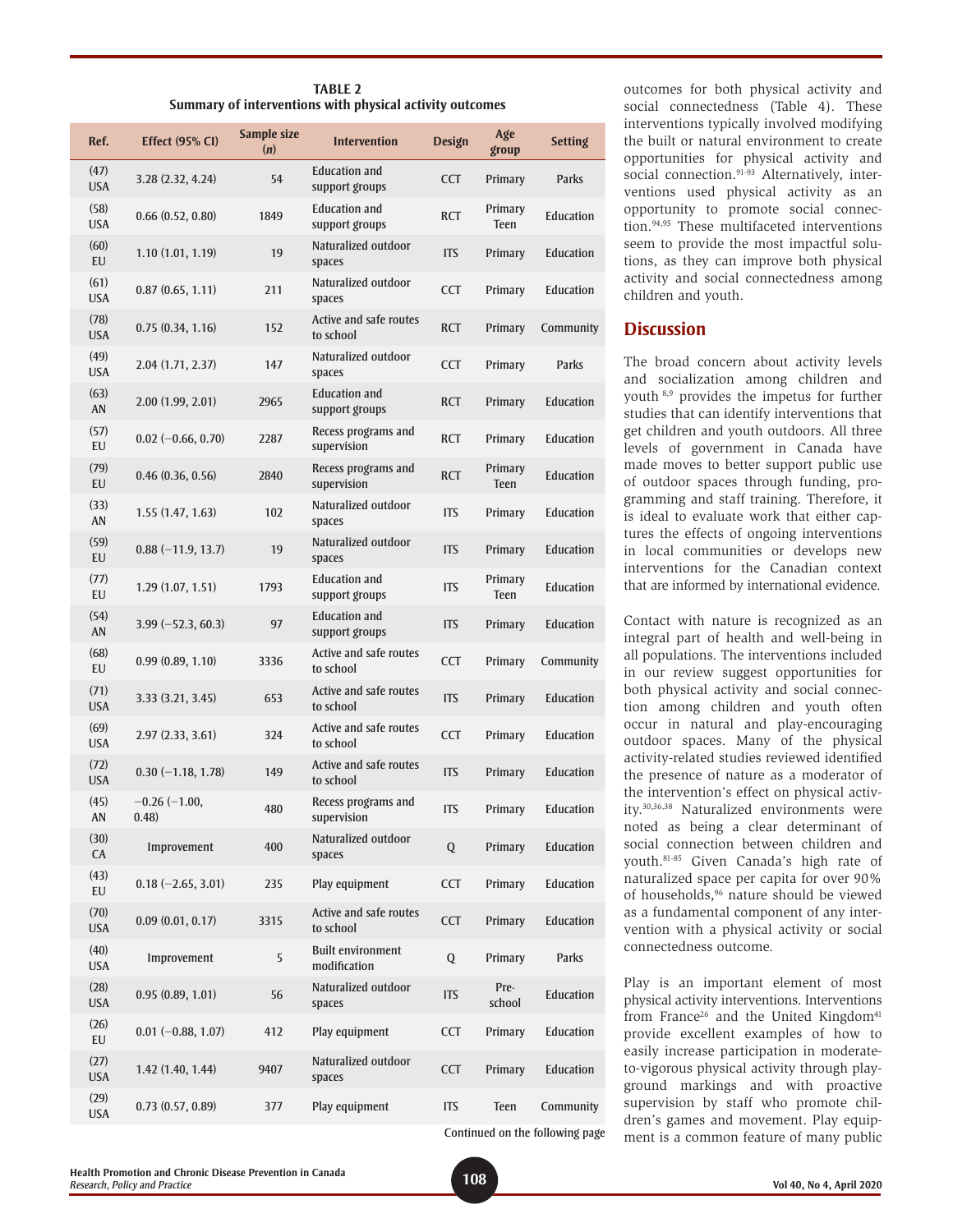| <b>TABLE 2 (continued)</b>                               |  |
|----------------------------------------------------------|--|
| Summary of interventions with physical activity outcomes |  |

| Ref.               | <b>Effect (95% CI)</b> | Sample size<br>(n) | <b>Intervention</b>                      | Design     | Age<br>group                             | <b>Setting</b>                  |
|--------------------|------------------------|--------------------|------------------------------------------|------------|------------------------------------------|---------------------------------|
| (67)<br><b>USA</b> | 1.60(1.38, 1.82)       | 2207               | <b>Built environment</b><br>modification | <b>ITS</b> | Primary<br>Teen                          | Community                       |
| (36)<br><b>USA</b> | 1.03(0.86, 1.19)       | 2712               | Naturalized outdoor<br>spaces            | Obs.       | Pre-<br>school<br>Primary<br><b>Teen</b> | Parks                           |
| (32)<br><b>USA</b> | 8.33(8.04, 8.62)       | 64                 | Play equipment                           | <b>ITS</b> | Pre-<br>school                           | Education                       |
| (38)<br><b>USA</b> | 2.13(0.80, 3.46)       | 107                | Naturalized outdoor<br>spaces            | <b>ITS</b> | Pre-<br>school                           | Education                       |
| (73)<br><b>USA</b> | $4.37(-13.4, 22.2)$    | 20                 | Active and safe routes<br>to school      | <b>ITS</b> | <b>Teen</b>                              | Community                       |
| (41)<br>EU         | $0.61 (-3.92, 5.14)$   | 60                 | Play equipment                           | <b>CCT</b> | Primary                                  | Education                       |
| (34)<br><b>USA</b> | 1.79 (1.38, 2.20)      | 309                | Play equipment                           | Obs.       | Primary                                  | Education                       |
| (75)<br>EU         | $0.72 (-8.13, 9.57)$   | 313                | Active and safe routes<br>to school      | <b>ITS</b> | Primary                                  | Education                       |
| (65)<br>EU         | 0.82(0.39, 1.25)       | 126                | Regulatory changes                       | <b>ITS</b> | Primary                                  | Community                       |
| (44)<br><b>USA</b> | 2.00(1.94, 2.06)       | 710                | Recess programs and<br>supervision       | <b>CCT</b> | Primary                                  | Community                       |
| (50)<br>CA         | 1.22(1.18, 1.26)       | 5200               | <b>Education and</b><br>support groups   | <b>CCT</b> | Primary                                  | Education                       |
| (46)<br><b>USA</b> | $0.74 (-0.01, 1.49)$   | 262                | Recess programs and<br>supervision       | <b>RCT</b> | Primary                                  | Education                       |
| (48)<br>AN         | 5.80(2.00, 9.60)       | 497                | <b>Built environment</b><br>modification | Obs.       | Primary<br><b>Teen</b>                   | Parks                           |
| (53)<br><b>USA</b> | 0.32(0.19, 0.45)       | 227                | Naturalized outdoor<br>spaces            | <b>CCT</b> | Primary                                  | Education                       |
| (51)<br><b>USA</b> | 1.6(0.00, 3.33)        | 8727               | Naturalized outdoor<br>spaces            | <b>RCT</b> | Primary<br><b>Teen</b>                   | Education                       |
| (56)<br>AN         | 1.8(0.50, 3.10)        | 221                | Recess programs and<br>supervision       | <b>RCT</b> | Primary                                  | Education                       |
| (55)<br><b>USA</b> | 0.58(0.51, 0.65)       | 1582               | <b>Education and</b><br>support groups   | <b>RCT</b> | Primary                                  | Education                       |
| (66)<br><b>EU</b>  | 1.41(1.15, 1.67)       | 1359               | Active and safe routes<br>to school      | <b>CCT</b> | Primary<br>Teen                          | Education                       |
| (62)<br>EU         | $0.16 (-1.58, 1.90)$   | 797                | Recess programs and<br>supervision       | <b>RCT</b> | Primary                                  | Education                       |
| (42)<br>EU         | 2.00(1.67, 2.33)       | 128                | <b>Built environment</b><br>modification | <b>ITS</b> | Primary                                  | Education                       |
| (52)<br><b>USA</b> | $0.48 (-2.16, 3.12)$   | 21                 | Recess programs and<br>supervision       | <b>CCT</b> | Primary                                  | Education                       |
| (35)<br>AN         | 1.08(0.94, 1.22)       | 459                | <b>Education and</b><br>support groups   | ITS        | Pre-<br>school                           | Education                       |
| (31)<br><b>USA</b> | 0.57(0.38, 0.76)       | 1206               | Recess programs and<br>supervision       | RCT        | Primary                                  | Education                       |
| (39)<br>AN         | $12.5(-13.0, 38.0)$    | 1582               | <b>Built environment</b><br>modification | <b>RCT</b> | Primary<br>Teen                          | Education                       |
| (76)<br><b>USA</b> | 2.24(0.19, 4.29)       | 442                | Recess programs and<br>supervision       | Obs.       | Primary                                  | Education                       |
|                    |                        |                    |                                          |            |                                          | Continued on the following page |

outdoor spaces in Canada. However, much of this equipment consists of traditional playground structures (i.e. slides, swings, jungle gyms) that do not typically foster high levels of moderate-to-vigorous physical activity.10 Riskier play may incentivize higher physical activity and improve social connectedness, but the studies reviewed do not include data on injuries and other consequences from these types of interventions.97 Youth could be engaged with outdoor spaces through access to free game equipment or if they had digital challenges to compete in against friends.<sup>43,98</sup>

Technology is an emerging area of interest.54,76,79,80 Given the high adoption rate of mobile devices, plus the myriad sensors and devices being placed in Canadian urban environments, technologies could be used to deliver and track the effects of health interventions with a view to preventing chronic disease.99 A few of the interventions reviewed included technological elements, with some gamifying simple physical activities like walking to school or running around a track.<sup>79,80</sup> Future Canadian-specific interventions could apply a technological element to the delivery or monitoring element of existing interventions to improve data collection efficiency and encourage higher uptake of the intervention among children and youth. For example, traditional observational methods for collecting data on the use of playground equipment<sup>26,34,41,76</sup> could be replaced with anonymized pattern-recognition camera technology to detect when children are engaging in moderateto-vigorous physical activity. Moreover, compared to traditional email and paperbased techniques,<sup>54,78</sup> a GPS-enabled mobile phone application could deliver recommendations about activities and outdoor spaces to visit when in geographical proximity to these spaces. Such a user-friendly approach explicitly provides opportunities for physical activity and chance social encounters among youth.

#### *Strengths and limitations*

This rapid review encapsulates the available literature on the connections between physical activity, social connectedness, outdoor spaces and population-level health interventions. As part of the review, expert reviewers undertook a systematic search and clearly documented the review process. This methodological approach ensures reproducibility and transparency.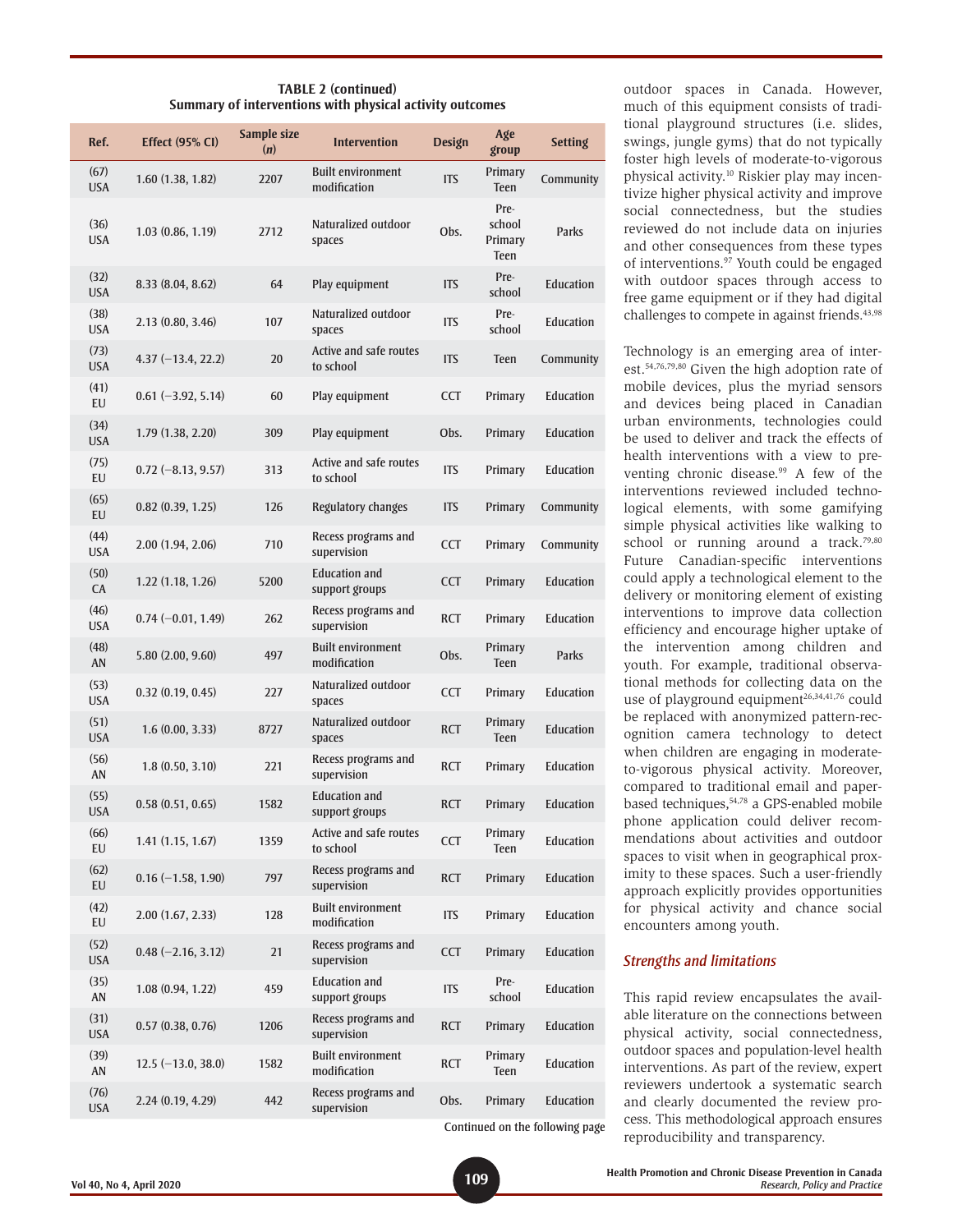**TABLE 2 (continued) Summary of interventions with physical activity outcomes**

| Ref.               | <b>Effect (95% CI)</b> | Sample size<br>(n) | <b>Intervention</b>                 | <b>Design</b> | Age<br>group           | <b>Setting</b> |
|--------------------|------------------------|--------------------|-------------------------------------|---------------|------------------------|----------------|
| (37)<br>EU         | $0.79(-58.2, 59.8)$    | 247                | Recess programs and<br>supervision  | <b>RCT</b>    | Primary                | Education      |
| (80)<br><b>CA</b>  | 3.21(3.12, 3.30)       | 3817               | Active and safe routes<br>to school | <b>ITS</b>    | Primary                | Community      |
| (64)<br><b>USA</b> | 1.30(0.20, 2.30)       | 104                | Regulatory changes                  | <b>CCT</b>    | Primary<br><b>Teen</b> | Community      |
| (74)<br><b>USA</b> | 2.86(2.77, 2.95)       | 187                | Active and safe routes<br>to school | Obs.          | Primary                | Community      |

**Abbreviations:** AN, Australia & New Zealand; CA, Canada; CCT, case–control trial; CI, confidence interval; EU, Europe; ITS, Interrupted time series; Obs., observational; Q, Qualitative; RCT, randomized controlled trial; USA, United States of America.

However, the use of a rapid review approach could limit the comprehensiveness of the interventions captured in this report. In addition, the lack of a formal standardized quality assessment tool for rapid reviews could limit the generalizability of our findings. Our review is further limited by excluding evidence that was not published in English or was from outside of Australia, Canada, Europe, New Zealand and the USA. The exclusion of interventions by population age could also limit finding interventions for adults that could translate to potential interventions for children and youth.

# **Conclusion**

Our review found a wide range of evidence about interventions that could effectively increase physical activity and improve social connectedness among children and youth. The evidence base aligns with policies at all levels of government in Canada and could be used to guide implementation of detailed interventions at the local level. Moreover, the findings of our review align with other recent evidence syntheses of this topic, particularly on incorporating nature into interventions that improve physical activity and social

**TABLE 3 Summary of interventions with social connectedness outcomes**

| Ref.               | Effect (CI 95%)      | <b>Sample</b><br>(n) | <b>Intervention</b>                      | <b>Study</b><br>design | Age group                           | <b>Setting</b> |
|--------------------|----------------------|----------------------|------------------------------------------|------------------------|-------------------------------------|----------------|
| (83)<br>EU         | $1.29(-2.45, 5.03)$  | 8                    | Naturalized outdoor<br>spaces            | <b>ITS</b>             | Primary                             | Parks          |
| (85)<br><b>USA</b> | 3.77(2.88, 4.66)     | 598                  | Naturalized outdoor<br>spaces            | <b>CCT</b>             | Primary                             | Education      |
| (86)<br>AN         | $0.55 (-0.08, 1.19)$ | 20                   | Play equipment                           | <b>ITS</b>             | Primary                             | Parks          |
| (87)<br><b>USA</b> | Improvement          | 50                   | Naturalized outdoor<br>spaces            | Q                      | Primary<br><b>Teen</b>              | Parks          |
| (90)<br>EU         | Improvement          | 18                   | <b>Built environment</b><br>modification | Q                      | Preschool<br>Primary<br><b>Teen</b> | Parks          |
| (81)<br>EU         | 0.09(0.00, 0.17)     | 223                  | Naturalized outdoor<br>spaces            | <b>CCT</b>             | <b>Teen</b>                         | Education      |
| (82)<br><b>USA</b> | 0.48(0.02, 0.94)     | 112                  | Naturalized outdoor<br>spaces            | <b>ITS</b>             | <b>Teen</b>                         | Education      |
| (89)<br><b>USA</b> | 0.32(0.16, 0.48)     | 27                   | Recess programs and<br>supervision       | <b>ITS</b>             | Preschool                           | Education      |
| (84)<br><b>USA</b> | $3.12 (-1.68, 7.92)$ | 74                   | <b>Education and</b><br>support groups   | <b>ITS</b>             | Primary<br><b>Teen</b>              | Parks          |
| (88)<br>EU         | 4.49 (1.93, 10.44)   | 1 3 4 7              | <b>Built environment</b><br>modification | <b>CCT</b>             | <b>Teen</b>                         | Education      |

**Abbreviations:** AN, Australia & New Zealand; CA, Canada; CCT, case–control trial; CI, confidence interval; EU, Europe; ITS, interrupted time series; Obs., observational; Q, qualitative; RCT, randomized controlled trial; USA, United States of America.

connectedness outcomes.100,101 However, the lack of Canadian-specific research may hamper the overall applicability of our findings to Canada's many diverse and vibrant communities.

Further, the results of this review are highlevel in nature; this limits their transferability across populations and contexts. Many of the interventions reviewed in this study were only tested and/or shown to be effective in one demographic group and contextual setting, which should not be construed as an evidence-based finding that the intervention works in all contexts with all children and youth populations. There is a clear need for more studies that replicate existing interventions in new contexts and with different populations.

### *Implications*

The interventions identified in this review should be used to inform interventions made by all levels of government, school boards and community actors to create outdoor spaces that contribute to increasing physical activity and social connectedness in children and youth. Policy makers and program delivery staff should reach out to researchers in advance of implementing changes to the built environment or implementing changes to regulatory systems to allow high-quality pre–post studies of the effects of the intervention. In addition, researchers should make their knowledge, expertise and willingness to collaborate known to policy makers and program delivery staff to ensure interventions are of strong methodological design and contribute to the broader evidence base. This collaborative approach would maximize the impact of public funds, advance research-policy partnerships and create a more robust understanding of physical activity and social connectedness interventions. Further, given the underrepresentation of youth across the evidence base, there is a clear need for policy makers and researchers to work collaboratively with youth populations in Canada in both research and practice.<sup>102</sup>

## *Future research*

While there is a large body of international evidence about interventions for increasing physical activity and social connectedness among children and youth, there is a lack of Canadian-specific research. Our review originally captured 104 studies, but only 7 included a Canadian population;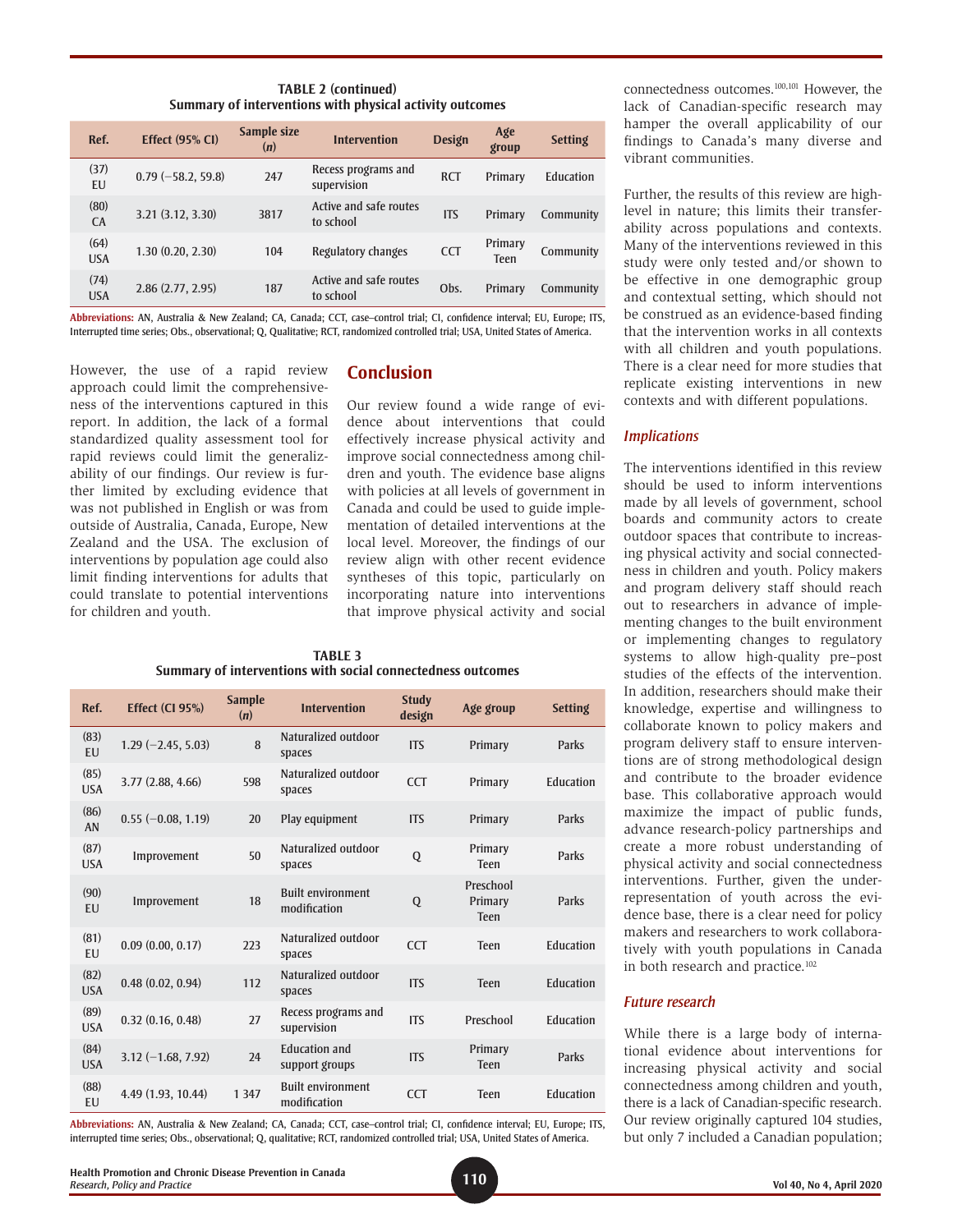**TABLE 4 Summary of interventions with outcomes for both physical activity and social connectedness**

| Ref.               | Effect (CI 95%)     | <b>Sample</b><br>(n) | <b>Intervention</b>                       | Design     | Age                    | <b>Setting</b> |
|--------------------|---------------------|----------------------|-------------------------------------------|------------|------------------------|----------------|
| (94)<br>EU         | $0.42 (-2.4, 10.1)$ | 38                   | <b>Education and</b><br>support groups    | <b>RCT</b> | <b>Teen</b>            | Education      |
| (93)<br><b>USA</b> | 1.58(1.37, 1.79)    | 112                  | <b>Built environment</b><br>modifications | <b>CCT</b> | Primary<br><b>Teen</b> | Parks          |
| (91)<br><b>USA</b> | 0.62(0.76, 0.90)    | 27                   | Naturalized outdoor<br>spaces             | <b>ITS</b> | Preschool              | Education      |
| (95)<br><b>USA</b> | 3.14(1.82, 4.46)    | 27                   | Recess programs and<br>supervision        | <b>CCT</b> | Primary                | Education      |
| (92)<br><b>USA</b> | 2.39(2.27, 2.51)    | 58                   | Active and safe<br>routes to school       | <b>CCT</b> | Primary                | Community      |

**Abbreviations:** AN, Australia & New Zealand; CCT, case–control trial; CA, Canada; CI, confidence interval; EU, Europe; ITS, interrupted time series; Obs., observational; Q, qualitative; RCT, randomized controlled trial; USA, United States of America.

of these, only 2 were determined to be of sufficient quality using our quality assessment process. This is not due to a lack of action by governments and civil society to improve the physical activity and social connectedness of children and youth in Canada. Rather, these interventions are not adequately tracked and reported through easily searchable sources. Research practices that can rapidly respond to outdoor space interventions using controlled study designs should be emphasized, and international studies should be replicated in many different Canadian contexts.

The lack of evidence for interventions that could increase physical activity or social connection in secondary school-age populations compared to the volume of evidence available on interventions for preschool and elementary school populations is of concern. Because of concerns about Canadian youth populations disengaging from public life and outdoor spaces,<sup>103</sup> future research should focus on exploring the unique enablers and barriers to youth participation in physical activity and creating social connections. This research could involve blending technology into outdoor spaces as well as determining the built and natural features that attract youth to outdoor spaces.

# **Acknowledgements**

The authors wish to thank Dawn Sheppard and Ahalya Mahendra of the Centre for Chronic Disease Prevention and Health Equity at the Public Health Agency of Canada for their guidance and valuable input on the review. This review was supported by the Public Health Agency of Canada's Partnerships and Strategies Division, and graduate training awards from the Children's Health Research Institute.

# **Authors' contributions and statement**

AW: design and conceptualization of the work, acquisition and interpretation of the data, drafting the manuscript, revising the manuscript; GM: acquisition and interpretation of the data, drafting the manuscript, revising the manuscript; EO: acquisition and interpretation of the data, revising the manuscript; AM: acquisition and interpretation of the data, revising the manuscript; ML: acquisition and interpretation of the data, revising the manuscript; KR: revising the manuscript; JG: design and conceptualization of the work and revising the manuscript. All authors were responsible for approval of the final manuscript for submission.

The content and views expressed in this article are those of the authors and do not necessarily reflect those of the Government of Canada.

# **Conflict of interest**

The authors have no conflicts of interest.

# **References**

1. Janssen I, LeBlanc AG. Systematic review of the health benefits of physical activity and fitness in school-aged children and youth. Int J Behav Nutr Phys Act. 2010;7:40. doi:10.1186/1479 -5868-7-40.

- 2. World Health Organization. Global strategy on diet, physical activity and health [Internet]. Geneva (CH): WHO; 2019 [cited 2019 Feb 27]. Available from: http://www.who.int /dietphysicalactivity/pa/en/
- 3. Biddle SJ, Asare M. Physical activity and mental health in children and adolescents: a review of reviews. Br J Sports Med. 2011;45(11):886-95. doi: 10.1136/bjsports-2011-090185.
- 4. Dinnie E, Brown KM, Morris S. Community, cooperation and conflict: negotiating the social well-being benefits of urban greenspace experiences. Landsc Urban Plan. 2013; 112:1-9. doi:10.1016/j.landurbplan.2012 .12.012.
- 5. van den Berg MM, van Poppel M, van Kamp I, et al. Do physical activity, social cohesion, and loneliness mediate the association between time spent visiting green space and mental health? Environ Behav. 2019;51(2):144-66. doi:10.1177/0013916517738563.
- 6. Dzhambov A, Hartig T, Markevych I, Tilov B, Dimitrova D. Urban residential greenspace and mental health in youth: different approaches to testing multiple pathways yield different conclusions. Environ Res. 2018;160: 47-59. doi:10.1016/j.envres.2017.09.015.
- 7. Amoly E, Dadvand P, Forns J, et al. Green and blue spaces and behavioral development in Barcelona schoolchildren: the BREATHE project. Environ Health Perspect. 2014;122(12):1351-8. doi:10.1289/ehp.1408215.
- 8. Colley RC, Carson V, Garriguet D, Janssen I, Roberts KC, Tremblay MS. Physical activity of Canadian children and youth, 2007 to 2015. Statistics Canada; 2017.
- 9. Malla A, Shah J, Iyer S, et al. Youth mental health should be a top priority for health care in Canada. Can J Psychiatry. 2018;63(4):216-22. doi: 10.1177/0706743718758968.
- 10. ParticipACTION. The brain + body equation: the 2018 ParticipACTION report card on physical activity for children and youth [Internet]. Toronto (ON): ParticipACTION; 2018 [cited 2019 Apr 17]. Available from: https:// www.participaction.com/en-ca /resources/report-card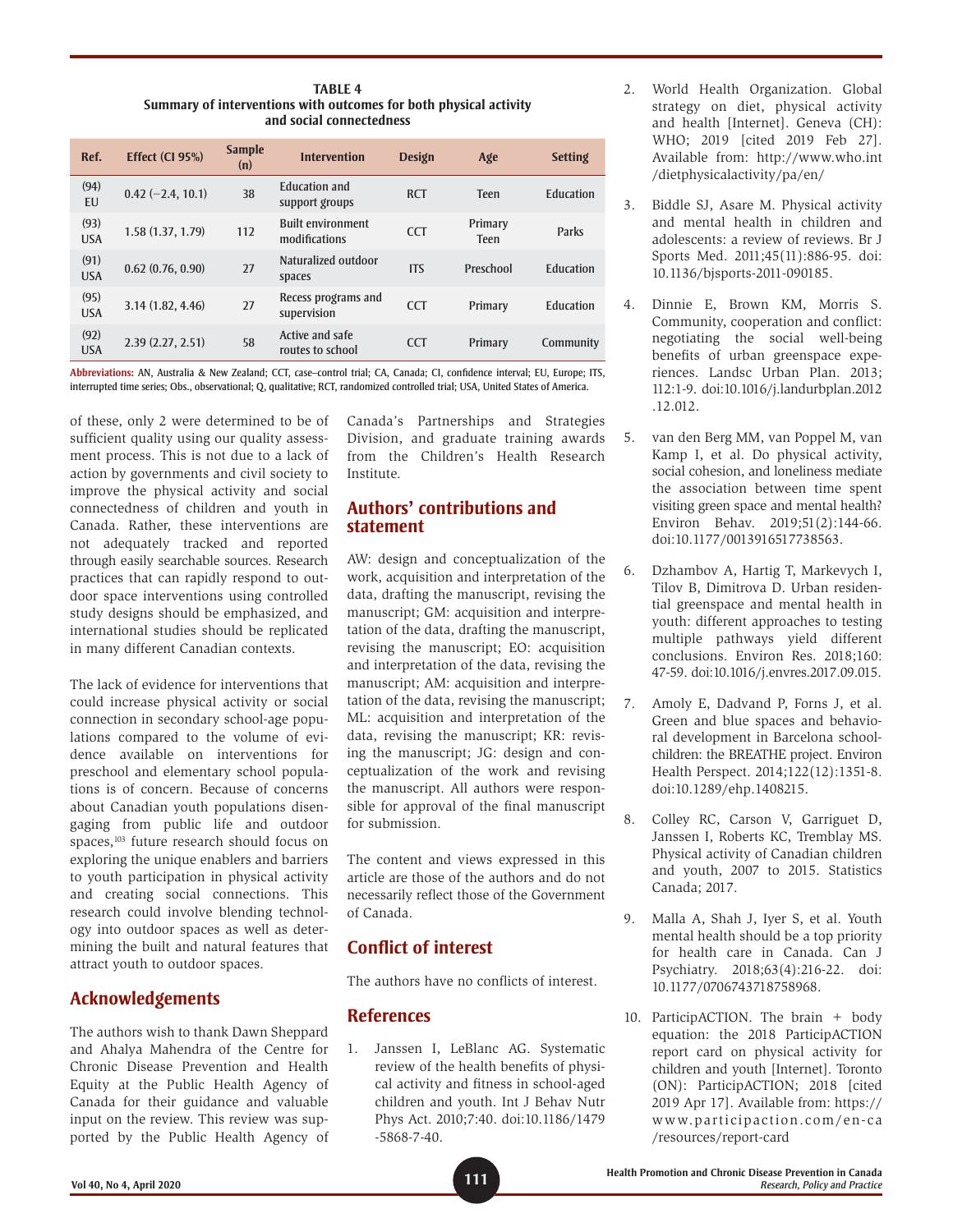- 11. Public Health Agency of Canada. A common vision for increasing physical activity and reducing sedentary living in Canada: let's get moving [Internet]. Ottawa (ON): Government of Canada; 2018 [cited 2019 Apr 17]. Available from: https://www.canada.ca/en /public-health/services/publications /healthy-living/lets-get-moving.html
- 12. Tillmann S, Tobin D, Avison W, Gilliland J. Mental health benefits of interactions with nature in children and teenagers: a systematic review. J Epidemiol Community Health. 2018; 72(10):958-66. doi:10.1136/jech-2018 -210436.
- 13. Ward JS, Duncan JS, Jarden A, Stewart T. The impact of children's exposure to greenspace on physical activity, cognitive development, emotional wellbeing, and ability to appraise risk. Health Place. 2016;40:44-50. doi: 10.1016/j.healthplace.2016.04.015.
- 14. Brussoni M, Olsen LL, Pike I, Sleet DA. Risky play and children's safety: balancing priorities for optimal child development. Int J Environ Res Public Health. 2012;9(9):3134-48. doi:10.3390 /ijerph9093134.
- 15. Thompson Coon J, Boddy K, Stein K, Whear R, Barton J, Depledge MH. Does participating in physical activity in outdoor natural environments have a greater effect on physical and mental wellbeing than physical activity indoors? A systematic review. Environ Sci Technol. 2011;45(5):1761-72. doi: 10.1021/es102947t.
- 16. Coen SE, Mitchell CA, Tillmann S, Gilliland JA. 'I like the "outernet" stuff:' girls' perspectives on physical activity and their environments. Qual Res Sport Exerc Health. 2019;11(5): 599-617. doi:10.1080/2159676X.2018 .1561500.
- 17. Wendel-Vos GC, Schuit AJ, de Niet R, Boshuizen HC, Saris W, Kromhout D. Factors of the physical environment associated with walking and bicycling. Med Sci Sports Exerc. 2004; 36(4):725-30. doi:10.1249/01.MSS .0000121955.03461.0A.
- 18. Larsen K, Gilliland J, Hess PM. Routebased analysis to capture the environmental influences on a child's mode of travel between home and school. Ann Assoc Am Geogr. 2012;102(6): 1348-65. doi:10.1080/00045608.2011 .627059.
- 19. Umberson D, Montez JK. Social relationships and health: a flashpoint for health policy. J Health Soc Behav. 2010;51(Suppl):S54-66. doi:10.1177 /0022146510383501.
- 20. Olsson CA, McGee R, Nada-Raja S, Williams SM. A 32-year longitudinal study of child and adolescent pathways to well-being in adulthood. J Happiness Stud. 2013;14(3):1069-83.
- 21. Carter M, McGee R, Taylor B, Williams S. Health outcomes in adolescence: associations with family, friends and school engagement. J Adolesc. 2007; 30(1):51-62. doi:10.1016/j.adolescence .2005.04.002.
- 22. Bond L, Butler H, Thomas L, et al. Social and school connectedness in early secondary school as predictors of late teenage substance use, mental health, and academic outcomes. J Adolesc Health. 2007;40(4):357.e9-18. doi:10.1016/j.jadohealth.2006.10.013.
- 23. Tam T. The Chief Public Health Officer's Report on the State of Public Health in Canada – designing healthy living. Ottawa (ON): Public Health Agency of Canada; 2017 Oct.
- 24. Grant MJ, Booth A. A typology of reviews: an analysis of 14 review types and associated methodologies. Health Inf Libr J. 2009;26(2):91-108. doi:10.1111/j.1471-1842.2009.00848.x.
- 25. Valentine JC. Judging the quality of primary research. In: Cooper H, Hedges LV, Valentine JC, editors. The handbook of research synthesis and meta-analysis. 2nd ed. New York: Russell Sage Foundation; 2009. pp. 129-46.
- 26. Blaes A, Ridgers ND, Aucouturier J, Van Praagh E, Berthoin S, Baquet G. Effects of a playground marking intervention on school recess physical activity in French children. Prev Med. 2013;57(5):580-4. doi:10.1016/j.ypmed .2013.07.019.
- 27. Brink LA, Nigg CR, Lampe SM, Kingston BA, Mootz AL, van Vliet W. Influence of schoolyard renovations on children's physical activity: the Learning Landscapes Program. Am J Public Health. 2010;100(9):1672-8. doi:10.2105/AJPH.2009.178939.
- 28. Coe DP, Flynn JI, Wolff DL, Scott SN, Durham S. Children's physical activity levels and utilization of a traditional versus natural playground. Child Youth Environ. 2014;24(3):1-15. doi:10.7721/chilyoutenvi.24.3.0001.
- 29. Cohen DA, Marsh T, Williamson S, Golinelli D, McKenzie TL. Impact and cost-effectiveness of family Fitness Zones: a natural experiment in urban public parks. Health Place. 2012; 18(1):39-45. doi:10.1016/j.healthplace .2011.09.008.
- 30. Dyment JE, Bell AC, Lucas AJ. The relationship between school ground design and intensity of physical activity. Child Geogr. 2009;7(3):261-76. doi:10.1080/14733280903024423.
- 31. Elder JP, McKenzie TL, Arredondo EM, Crespo NC, Ayala GX. Effects of a multi-pronged intervention on children's activity levels at recess: the Aventuras para Niños study. Adv Nutr. 2011;2(2):171S-6S. doi:10.3945 /an.111.000380.
- 32. Hannon JC, Brown BB. Increasing preschoolers' physical activity intensities: an activity-friendly preschool playground intervention. Prev Med. 2008;46(6):532-6. doi:10.1016/j.ypmed .2008.01.006.
- 33. Harten N, Olds T, Dollman J. The effects of gender, motor skills and play area on the free play activities of 8-11 year old school children. Health Place. 2008;14(3):386-93. doi:10.1016 /j.healthplace.2007.08.005.
- 34. Farley TA, Meriwether RA, Baker ET, Rice JC, Webber LS. Where do the children play? The influence of playground equipment on physical activity of children in free play. J Phys Act Health. 2008;5(2):319-31. doi: 10.1123/jpah.5.2.319.
- 35. Finch M, Wolfenden L, Morgan PJ, Freund M, Jones J, Wiggers J. A cluster randomized trial of a multi-level intervention, delivered by service staff, to increase physical activity of children attending center-based childcare. Prev Med. 2014;58:9-16. doi: 10.1016/j.ypmed.2013.10.004.
- 36. Floyd MF, Bocarro JN, Smith WR, et al. Park-based physical activity among children and adolescents. Am J Prev Med. 2011;41(3):258-65. doi:10.1016/j .amepre.2011.04.013.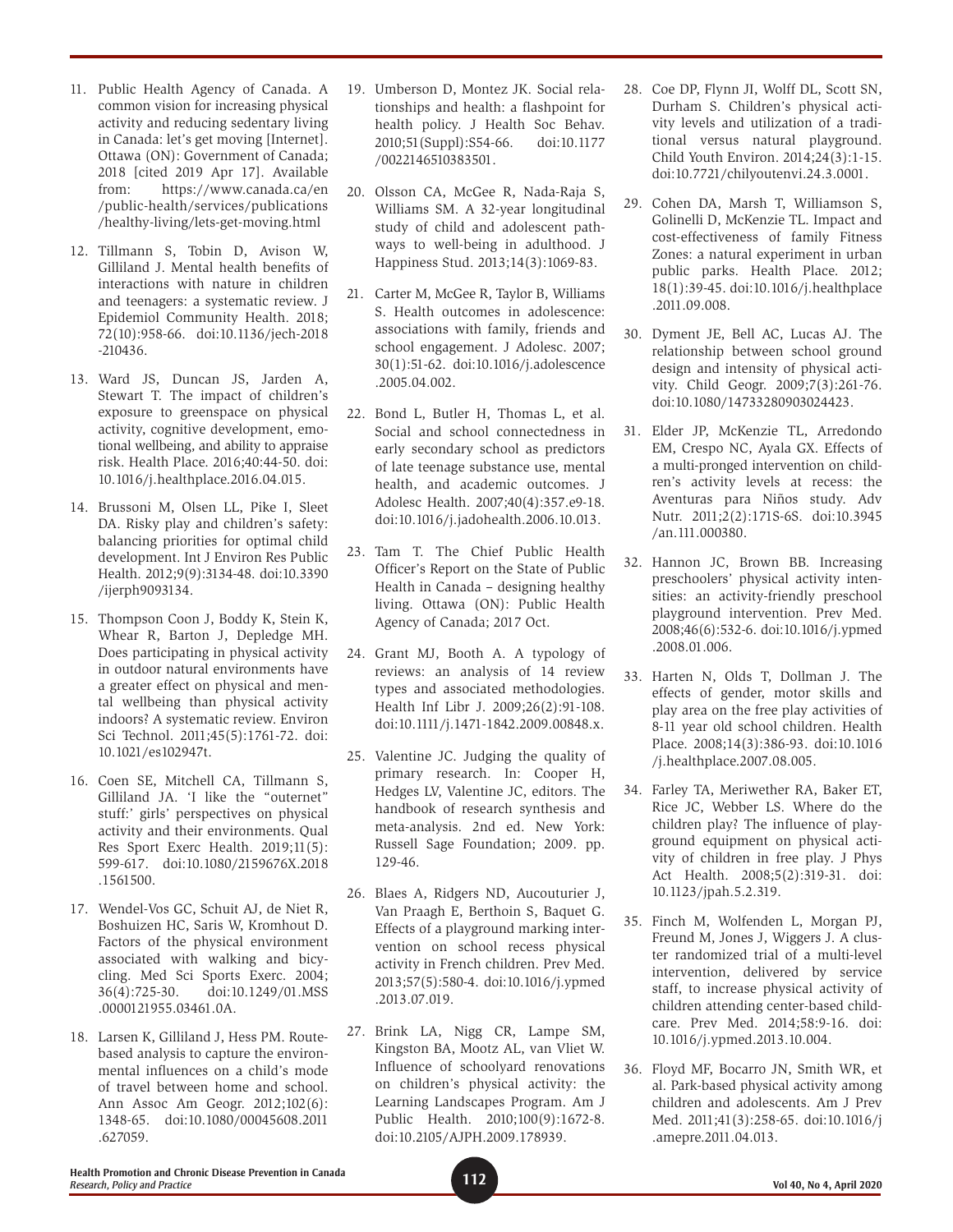- 37. Loucaides CA, Jago R, Charalambous I. Promoting physical activity during school break times: piloting a simple, low cost intervention. Prev Med. 2009;48(4):332-4. doi:10.1016/j.ypmed .2009.02.005.
- 38. Nicaise V, Kahan D, Reuben K, Sallis JF. Evaluation of a redesigned outdoor space on preschool children's physical activity during recess. Pediatr Exerc Sci. 2012;24(4):507-18. doi: 10.1123/pes.24.4.507.
- 39. Parrish AM, Okely AD, Batterham M, Cliff D, Magee C. PACE: A group randomised controlled trial to increase children's break-time playground physical activity. J Sci Med Sport. 2016; 19(5):413-8. doi:10.1016/j.jsams.2015 .04.017.
- 40. Pratt B, Hartshorne NS, Mullens P, Schilling ML, Fuller S, Pisani E. Effect of playground environments on the physical activity of children with ambulatory cerebral palsy. Pediatr Phys Ther. 2016;28(4):475-82. doi: 10.1097/PEP.0000000000000318.
- 41. Stratton G. Promoting children's physical activity in primary school: an intervention study using playground markings. Ergonomics. 2000;43(10): 1538-46. doi:10.1080/00140130075000 3961.
- 42. Van Cauwenberghe E, De Bourdeaudhuij I, Maes L, Cardon G. Efficacy and feasibility of lowering playground density to promote physical activity and to discourage sedentary time during recess at preschool: a pilot study. Prev Med. 2012;55(4):319-21. doi: 10.1016/j.ypmed.2012.07.014.
- 43. Verstraete SJ, Cardon GM, De Clercq DL, De Bourdeaudhuij IM. Increasing children's physical activity levels during recess periods in elementary schools: the effects of providing game equipment. Eur J Public Health. 2006; 16(4):415-9. doi:10.1093/eurpub/ckl008.
- 44. Farley TA, Meriwether RA, Baker ET, Watkins LT, Johnson CC, Webber LS. Safe play spaces to promote physical activity in inner-city children: results from a pilot study of an environmental intervention. Am J Public Health. 2007;97(9):1625-31. doi:10.2105/AJPH .2006.092692.
- 45. Ha AS, Burnett A, Sum R, Medic N, Ng JY. Outcomes of the rope skipping 'STAR' programme for schoolchildren. J Hum Kinet. 2015;45(1):233-40. doi:10.1515/hukin-2015-0024.
- 46. Huberty JL, Beets MW, Beighle A, Welk G. Environmental modifications to increase physical activity during recess: preliminary findings from ready for recess. J Phys Act Health. 2011; 8(s2):S249-56. doi:10.1123/jpah.8.s2 .s249.
- 47. Story M, Sherwood NE, Himes JH, et al. An after-school obesity prevention program for African-American girls: the Minnesota GEMS pilot study. Ethn Dis. 2003;13(1 Suppl 1):S54-64.
- 48. Timperio A, Giles-Corti B, Crawford D, et al. Features of public open spaces and physical activity among children: Findings from the CLAN study. Prev Med. 2008;47(5):514-8. doi:10.1016/j.ypmed.2008.07.015.
- 49. Trost SG, Rosenkranz RR, Dzewaltowski D. Physical activity levels among children attending after-school programs. Med Sci Sports Exerc. 2008; 40(4):622-9. doi:10.1249/MSS.0b013e 318161eaa5.
- 50. Veugelers PJ, Fitzgerald AL. Effectiveness of school programs in preventing childhood obesity: a multilevel comparison. Am J Public Health. 2005; 95(3):432-5. doi:10.2105/AJPH.2004 .045898.
- 51. Webber LS, Catellier DJ, Lytle LA, et al. Promoting physical activity in middle school girls: trial of activity for adolescent girls. Am J Prev Med. 2008;34(3):173-84. doi:10.1016/j .amepre.2007.11.018.
- 52. Weintraub DL, Tirumalai EC, Haydel KF, Fujimoto M, Fulton JE, Robinson TN. Team sports for overweight children: the Stanford Sports to Prevent Obesity Randomized Trial (SPORT). Arch Pediatr Adolesc Med. 2008;162(3): 232-7. doi:10.1001/archpediatrics .2007.43.
- 53. Wells NM, Myers BM, Henderson CR. School gardens and physical activity: a randomized controlled trial of lowincome elementary schools. Prev Med. 2014;69:S27-33. doi:10.1016/j.ypmed .2014.10.012.
- 54. Duncan S, McPhee JC, Schluter PJ, Zinn C, Smith R, Schofield G. Efficacy of a compulsory homework programme for increasing physical activity and healthy eating in children: the healthy homework pilot study. Int J Behav Nutr Phys Act. 2011;8(1):127. doi:10.1186/1479-5868-8-127.
- 55. Dzewaltowski DA, Estabrooks PA, Welk G, et al. Healthy youth places: a randomized controlled trial to determine the effectiveness of facilitating adult and youth leaders to promote physical activity and fruit and vegetable consumption in middle schools. Allegrante JP, Barry MM, editors. Health Educ Behav. 2009;36(3):583- 600. doi:10.1177/1090198108314619.
- 56. Engelen L, Bundy AC, Naughton G, et al. Increasing physical activity in young primary school children — it's child's play: a cluster randomised controlled trial. Prev Med. 2013;56(5): 319-25. doi:10.1016/j.ypmed.2013.02 .007.
- 57. Haerens L, Deforche B, Maes L, Cardon G, Stevens V, De Bourdeaudhuij I. Evaluation of a 2-year physical activity and healthy eating intervention in middle school children. Health Educ Res. 2006;21(6):911-21. doi:10.1093 /her/cyl115.
- 58. McKenzie TL, Sallis JF, Prochaska JJ, Conway TL, Marshall SJ, Rosengard P. Evaluation of a two-year middleschool physical education intervention: M-SPAN: Med Sci Sports Exerc. 2004;36(8):1382-8. doi:10.1249/01 .MSS.0000135792.20358.4D.
- 59. Mygind E. A comparison between children's physical activity levels at school and learning in an outdoor environment. J Adventure Educ Outdoor Learn. 2007;7(2):161-76. doi:10.1080 /14729670701717580.
- 60. Mygind E. A comparison of childrens' statements about social relations and teaching in the classroom and in the outdoor environment. J Adventure Educ Outdoor Learn. 2009;9(2):151- 69. doi:10.1080/14729670902860809.
- 61. Skala KA, Springer AE, Sharma SV, Hoelscher DM, Kelder SH. Environmental characteristics and student physical activity in PE class: findings from two large urban areas of Texas. J Phys Act Health. 2012;9(4):481-91. doi:10.1123/jpah.9.4.481.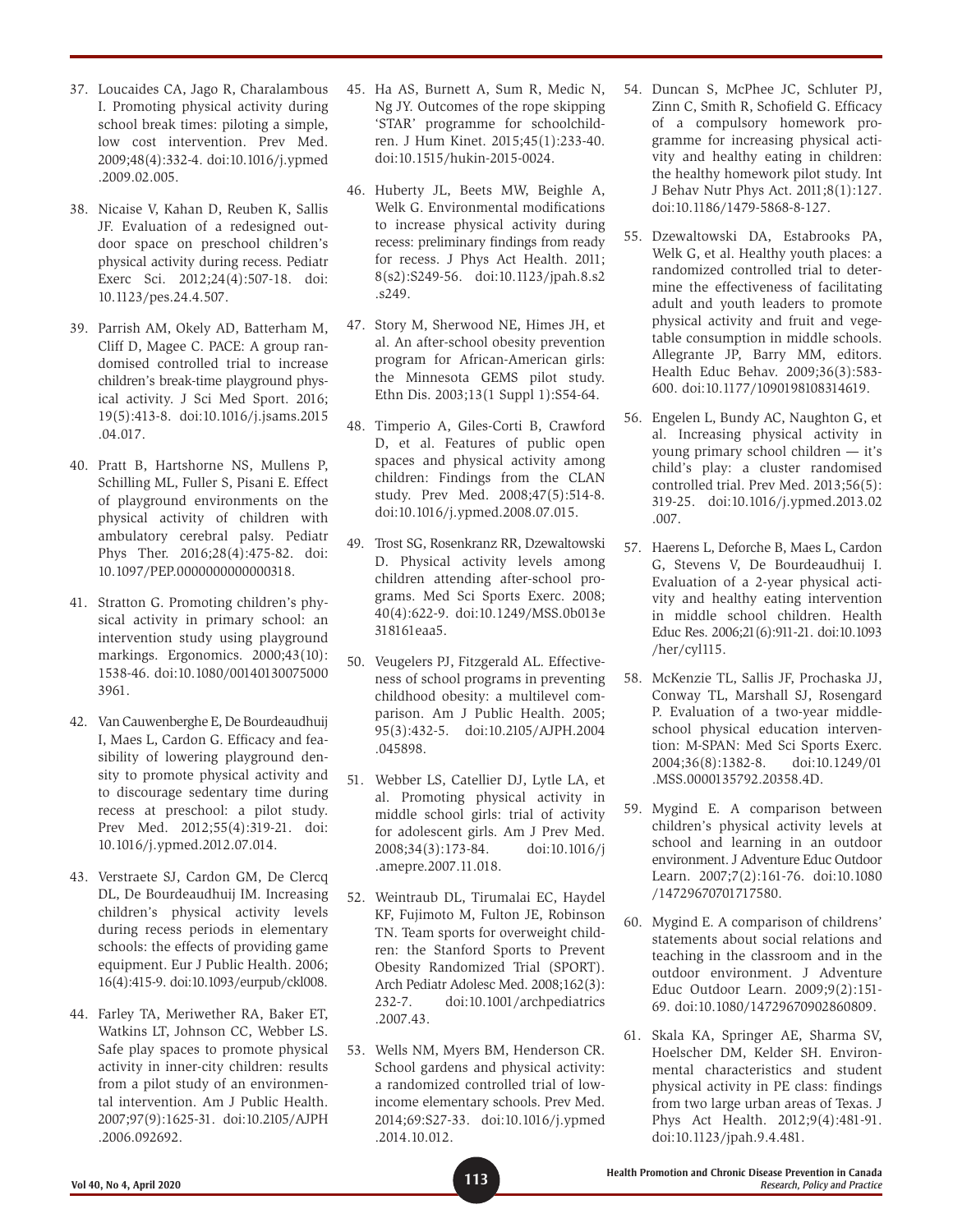- 62. Toftager M, Christiansen LB, Ersbøll AK, Kristensen PL, Due P, Troelsen J. Intervention effects on adolescent physical activity in the multicomponent SPACE study: a cluster randomized controlled trial. PLoS One. 2014;9(6):e99369. doi:10.1371/journal .pone.0099369.
- 63. Waters E, Gibbs L, Tadic M, et al. Cluster randomised trial of a schoolcommunity child health promotion and obesity prevention intervention: findings from the evaluation of fun 'n healthy in Moreland! BMC Public Health. 2017;18(1):92. doi:10.1186 /s12889-017-4625-9.
- 64. Benjamin Neelon SE, Namenek Brouwer RJ, Østbye T, et al. A community-based intervention increases physical activity and reduces obesity in school-age children in North Carolina. Child Obes. 2015;11(3):297- 303. doi:10.1089/chi.2014.0130.
- 65. D'Haese S, Van Dyck D, De Bourdeaudhuij I, Deforche B, Cardon G. Organizing "Play Streets" during school vacations can increase physical activity and decrease sedentary time in children. Int J Behav Nutr Phys Act. 2015;12(1):14. doi:10.1186 /s12966-015-0171-y.
- 66. Elinder LS, Heinemans N, Hagberg J, Quetel A-K, Hagströmer M. A participatory and capacity-building approach to healthy eating and physical activity - SCIP-school: a 2-year controlled trial. Int J Behav Nutr Phys Act. 2012; 9(1):145. doi:10.1186/1479-5868-9-145.
- 67. Fitzhugh EC, Bassett DR, Evans MF. Urban trails and physical activity. Am J Prev Med. 2010;39(3):259-62. doi: 10.1016/j.amepre.2010.05.010.
- 68. Goodman A, van Sluijs EM, Ogilvie D. Impact of offering cycle training in schools upon cycling behaviour: a natural experimental study. Int J Behav Nutr Phys Act. 2016;13(1):34. doi:10.1186/s12966-016-0356-z.
- 69. Heelan KA, Abbey BM, Donnelly JE, Mayo MS, Welk GJ. Evaluation of a walking school bus for promoting physical activity in youth. J Phys Act Health. 2009;6(5):560-7. doi:10.1123 /jpah.6.5.560.
- 70. Hoelscher D, Ory M, Dowdy D, et al. Effects of funding allocation for safe routes to school programs on active commuting to school and related behavioral, knowledge, and psychosocial outcomes: results from the Texas Childhood Obesity Prevention Policy Evaluation (T-COPPE) Study. Environ Behav. 2016;48(1):210-29. doi:10.1177/0013916515613541.
- 71. Mendoza JA, Levinger DD, Johnston BD. Pilot evaluation of a walking school bus program in a low-income, urban community. BMC Public Health. 2009;9(1):122. doi:10.1186/1471-2458 -9-122.
- 72. Mendoza JA, Watson K, Baranowski T, Nicklas TA, Uscanga DK, Hanfling MJ. The walking school bus and children's physical activity: a pilot cluster randomized controlled trial. Pediatrics. 2011;128(3):e537-44. doi: 10.1542/peds.2010-3486.
- 73. Parker KM, Rice J, Gustat J, Ruley J, Spriggs A, Johnson C. Effect of bike lane infrastructure improvements on ridership in one New Orleans neighborhood. Ann Behav Med. 2013; 45(suppl\_1):S101-7. doi:10.1007/s12160 -012-9440-z.
- 74. Stevens RB, Brown BB. Walkable new urban LEED\_Neighborhood-Development (LEED-ND) community design and children's physical activity: selection, environmental, or catalyst effects? Int J Behav Nutr Phys Act. 2011; 8(1):139. doi:10.1186/1479-5868-8-139.
- 75. Vanwolleghem G, D'Haese S, Van Dyck D, De Bourdeaudhuij I, Cardon G. Feasibility and effectiveness of drop-off spots to promote walking to school. Int J Behav Nutr Phys Act. 2014;11:136. doi:10.1186/s12966-014 -0136-6.
- 76. Black IE, Menzel NN, Bungum TJ. The relationship among playground areas and physical activity levels in children. J Pediatr Health Care. 2015; 29(2):156-68. doi:10.1016/j.pedhc.2014 .10.001.
- 77. De Bourdeaudhuij I, Maes L, De Henauw S, et al. Evaluation of a computer-tailored physical activity intervention in adolescents in six European countries: the Activ-O-Meter in the HELENA intervention study. J Adolesc Health. 2010;46(5):458-66. doi:10.1016/j.jadohealth.2009.10.006.
- 78. Ford PA, Perkins G, Swaine I. Effects of a 15-week accumulated brisk walking programme on the body composition of primary school children. J Sports Sci. 2013;31(2):114-22. doi: 10.1080/02640414.2012.723816.
- 79. Haerens L, De Bourdeaudhuij I, Maes L, Cardon G, Deforche B. Schoolbased randomized controlled trial of a physical activity intervention among adolescents. J Adolesc Health. 2007; 40(3):258-65. doi:10.1016/j.jadohealth .2006.09.028.
- 80. Hunter RF, de Silva D, Reynolds V, Bird W, Fox KR. International interschool competition to encourage children to walk to school: a mixed methods feasibility study. BMC Res Notes. 2015;8(1):19. doi:10.1186/s13104 -014-0959-x.
- 81. Akpinar A. How is high school greenness related to students' restoration and health? Urban For Urban Green. 2016;16:1-8. doi:10.1016/j.ufug .2016.01.007.
- 82. Hartig T, Evans GW, Jamner LD, Davis DS, Gärling T. Tracking restoration in natural and urban field settings. J Environ Psychol. 2003;23(2): 109-23. doi:10.1016/S0272-4944(02) 00109-3.
- 83. Roe J, Aspinall P. The emotional affordances of forest settings: an investigation in boys with extreme behavioural problems. Landsc Res. 2011;36(5):535-52. doi:10.1080/01426 397.2010.543670.
- 84. Scholl KG, McAvoy LH, Rynders JE, Smith JG. The influence of an inclusive outdoor recreation experience on families that have a child with a disability. Ther Recreation J. 2003;37(1): 38.
- 85. Waliczek TM, Bradley JC, Zajicek JM. The effect of school gardens on children's interpersonal relationships and attitudes toward school. Horttechnology. 2001;11(3):466-8. doi: 10.21273/HORTTECH.11.3.466.
- 86. Bundy AC, Luckett T, Naughton GA, et al. Playful interaction: occupational therapy for all children on the school playground. Am J Occup Ther. 2008;62(5):522-7. doi:10.5014/ajot.62 .5.522.